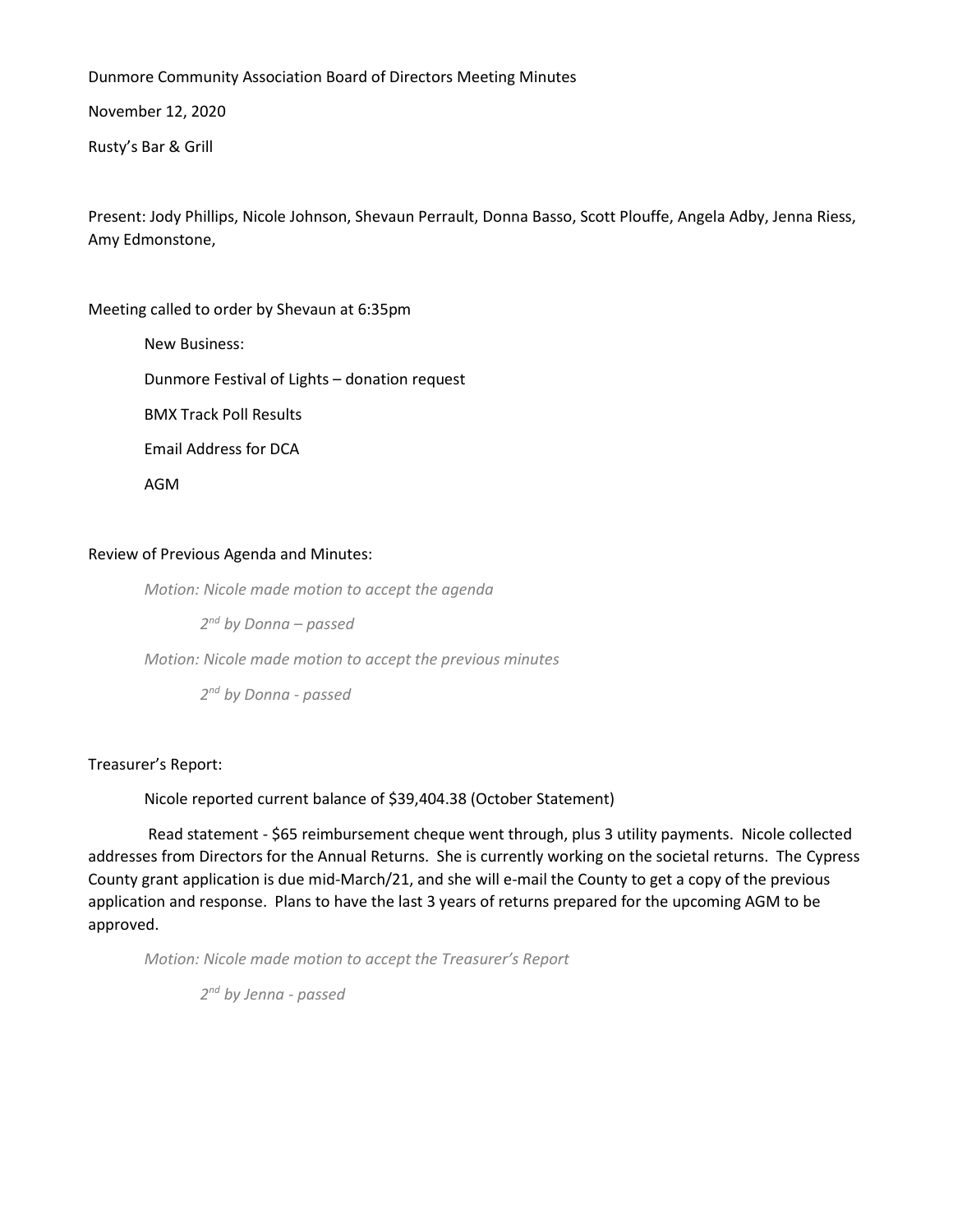New Business:

Festival of Lights – Presented by Nicole:

Della Burkitt has requested a donation of \$100.00 from the Association to serve as a prize for the Festival of lights. The festival encourages community involvement and awards prizes for Christmas decorations on the exterior of people's homes. Nicole will communicate our approval to Della and arrange for the cheque to be supplied.

*Motion: Nicole made motion to approve the donation request*

*2 nd by Jenna - passed*

### BMX Poll – Presented by Jenna:

Facebook poll was a success with parents indicating 100 kids would make use of a BMX park. Shevaun suggested that we discuss the possibility of doing 2 parks, one on each side of Dunmore with differing levels of difficulty (phased in over time, starting on West side). Further discussion tabled.

### Email Address for DCA – Presented by Nicole:

Current forms and documents require an e-mail address which we do not currently have. Nicole suggests a gmail account with access being given to the Executive members to manage. Address will be created based on available user names, Nicole to advise final address at next meeting.

*Motion: Shevaun made motion to approve creation of DCA e-mail*

*2 nd by Jenna – passed*

## AGM – Presented by Jody:

We are required to hold our AGM on or before January 31, 2021. There will be multiple housekeeping items on the agenda, from approving societal returns, to a special resolution regarding by-law adoption, and another approving staggered terms for Directors. Nicole noticed our fiscal year does not coincide with the date of the returns historically, and she will find out if we can change our fiscal year and what is involved if necessary. AGM date set for January 13, 2021.

#### Old Business:

Kelly Kambeitz:

Scott reported that he has been in contact with Kelly and confirmed verbally that he will receive the groundskeeping contract for the 2021 season. Nicole will confirm that he was not paid (in full or in part) for the current season (2020), and will then issue payment.